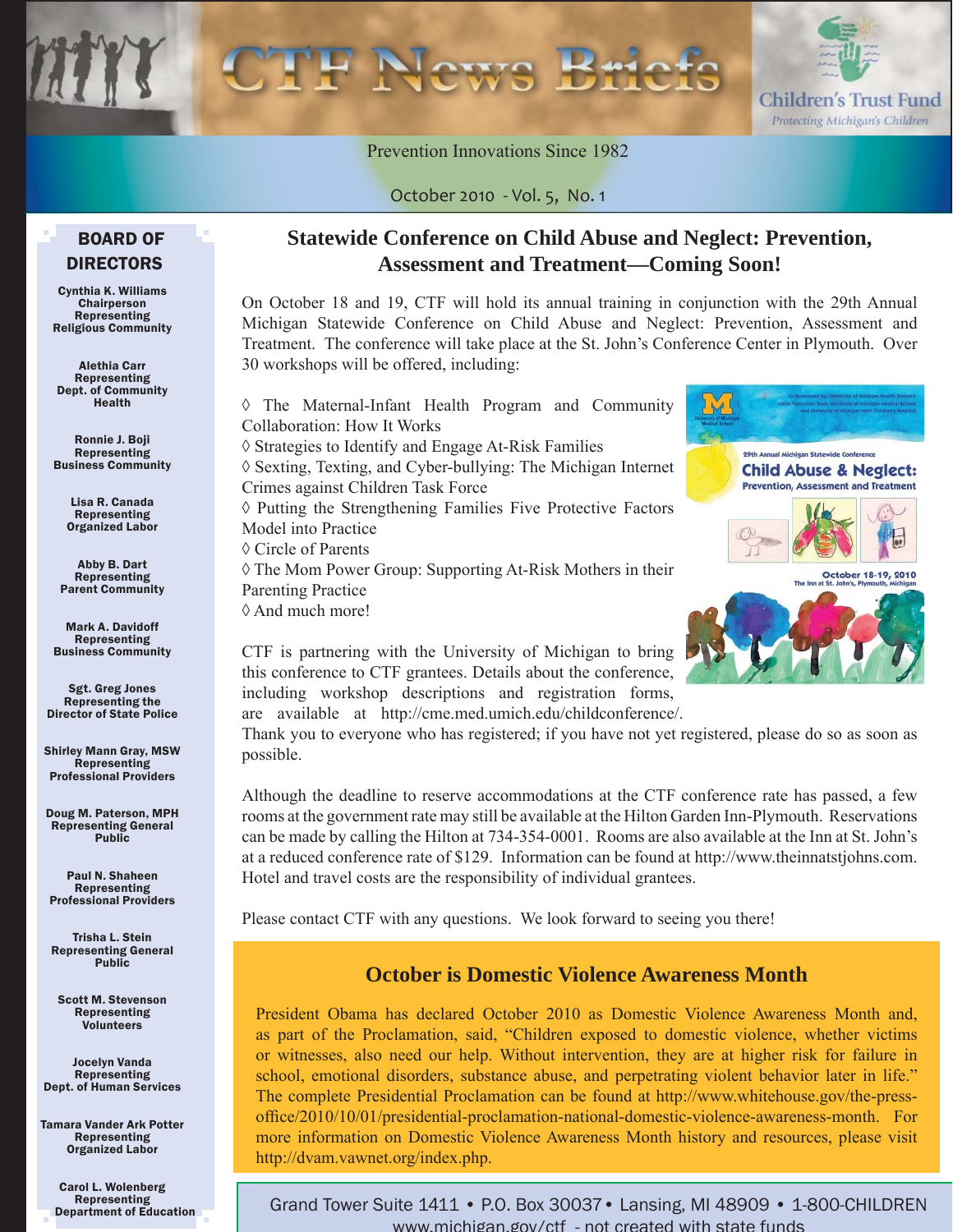#### *Direct Services Grant of the Month*

### **Traverse City Area Public Schools Teen Parent Training**

*Teen Parent Training* provides for a full-time Parenting Education Coordinator to work with young families and coordinate a full range of services including Parents as Teachers personal visits, playgroups, parent group meetings, WIC services, childbirth education, breast feeding support, parenting education, infant mental health, and parent mentoring. Additionally, there have been expanded services for pregnant and parenting teens to the parent education component currently provided at Traverse City High School Teen Parent Program. Parenting education, including education for Early Literacy, and Teen Parent Mentoring will be integrated into the existing services at Traverse City High School.



*The following story appeared in the CTF Grantee Success Booklet that was printed in May 2010.*

I met mom when her son was just an infant. She was visiting the local elementary school. I was the Way to Grow School Readiness Coordinator and after introductions, mom signed up for home visits.

It became clear after my first home visit that this mom was in much need of support. She explained to me that both she and her husband worked full-time, opposite shifts. When dad came home from work, mom put their little boy in a car seat in

front of the TV while mom caught up on her sleep.

Mom never missed a home visit with me. She participated in many groups and seemed to enjoy all the information I offered. Soon their baby girl was born and she too became part of the Way to Grow program.

I periodically completed Ages and Stages questionnaires and it was apparent that their son had a language delay. I worked with the mother through assessments and eventual enrollment for her son in an Early Childhood Program in our area. Mother and son became very involved in school and loved his ECP classroom. I continually visited mom and her daughter while big brother was at school.

After separating from her husband, mom decided to return to college. One of the most memorable times of sharing was when mom had me read one of her research papers.

I believe this is a true success story and she has agreed for me to share her paper with you.

Both children are doing well in school; the boy is in kindergarten now and the little girl attends Head Start.

For more information about the Teen Parenting program contact:

**Christine Thomas** Phone: 231-933-1730 Email: thomasch@tcaps.net Web: www.tcaps.net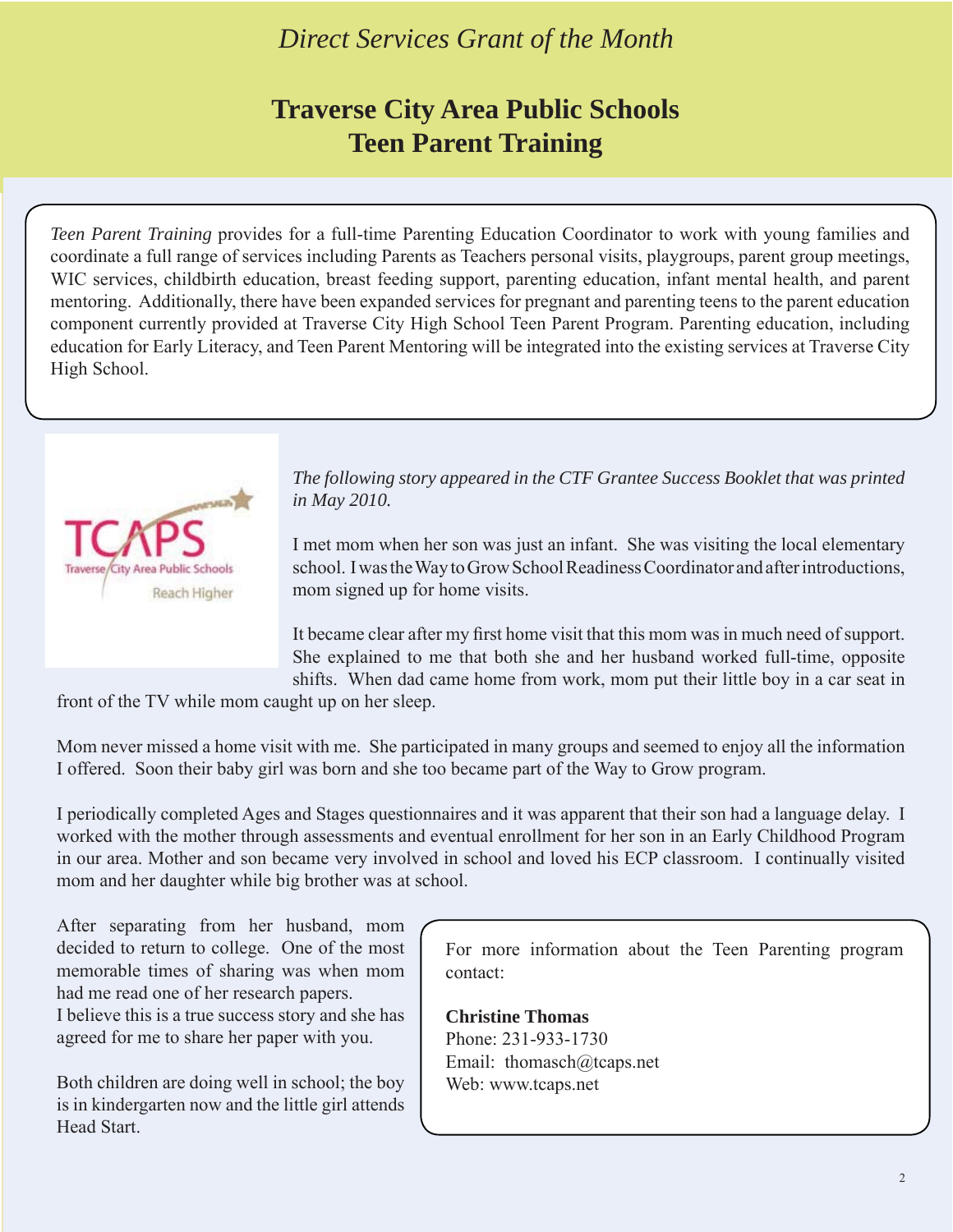## **Children's Central**

# MICHIGAN STA

News on the Ethical Treatment of Children from MSU-APRR Children's Central www.childrenscentral.msu.edu

#### **Developing E-Health Literacy in Michigan Middle School Students**



Navigating the colossal amount of health information on the web can be a daunting task for anyone, especially for children and youth. However, developing the ability to find, evaluate, and apply health-related information is a critical skill that can influence a lifetime of health decisions. Dr. Hye-Jin Peak and Dr. Thomas Hove, Children's Central fellows in the Department of Advertising, Public Relations, and Retailing at Michigan State University, are working to help adolescents in the upper peninsula of Michigan learn these much needed skills. After assessing the current skills and concerns of both students and parents, they are developing training modules that will be used to help middle school students develop eHealth literacy skills. More importantly, perhaps, they will use this knowledge to help children across the

state better understand the influences and consequences of unhealthy behavior. Understanding how to effectively find and evaluate online health information is one way to better understand how children can begin a lifetime of healthy decision making.

## **Local Councils**

#### **Tier III Project**

The 2011 fiscal year has begun and CTF local councils are energetically embarking on a number of exciting new endeavors.

The tier III local councils are launching a new project to create a social media toolkit. Their objectives in this project are threefold:

Create a list and include related information about social and mass media opportunities and outlets.

Create uniform messaging and informational resources for media use.

 Create recommended protocols, policies and procedures around social media (including but not limited to: local council responses and dissemination of information, social media sustainability and related responsibilities, and communication protocols with mass media entities).

The products generated from this project will enable and promote local councils' abilities to speak with a uniform voice and to practice common communications processes. When this project is completed CTF will have a plethora of information that will be accessible in the newly established Local Council Resource Library, located on the CTF website.

#### **CAP Month 2011**

The CAP Month Sub-workgroup met in September 2010 to begin planning for CAP Month 2011. While the group will continue to provide input into updating the CAP toolkit, members made a unanimous and enthusiastic decision to put their energies toward assisting with planning, coordinating and supporting the CAP Month Kick-off event which typically takes place at the end of March (date TBD). The previous two CAP Month kick-off events, while successful, can expand to bring increased awareness to the issues of child maltreatment and prevention; communicate the support and caring that Michigan has for its children and families; and educate the public about prevention work taking place across out state. CTF and the CAP Month Sub-workgroup look forward to the 2011 CAP Month Kick-off event being the preeminent March event to occur at the state capitol. A date is forthcoming. For further information, or to be involved with and/or support the CAP Month Kick-off event, please contact Emily Wachsberger.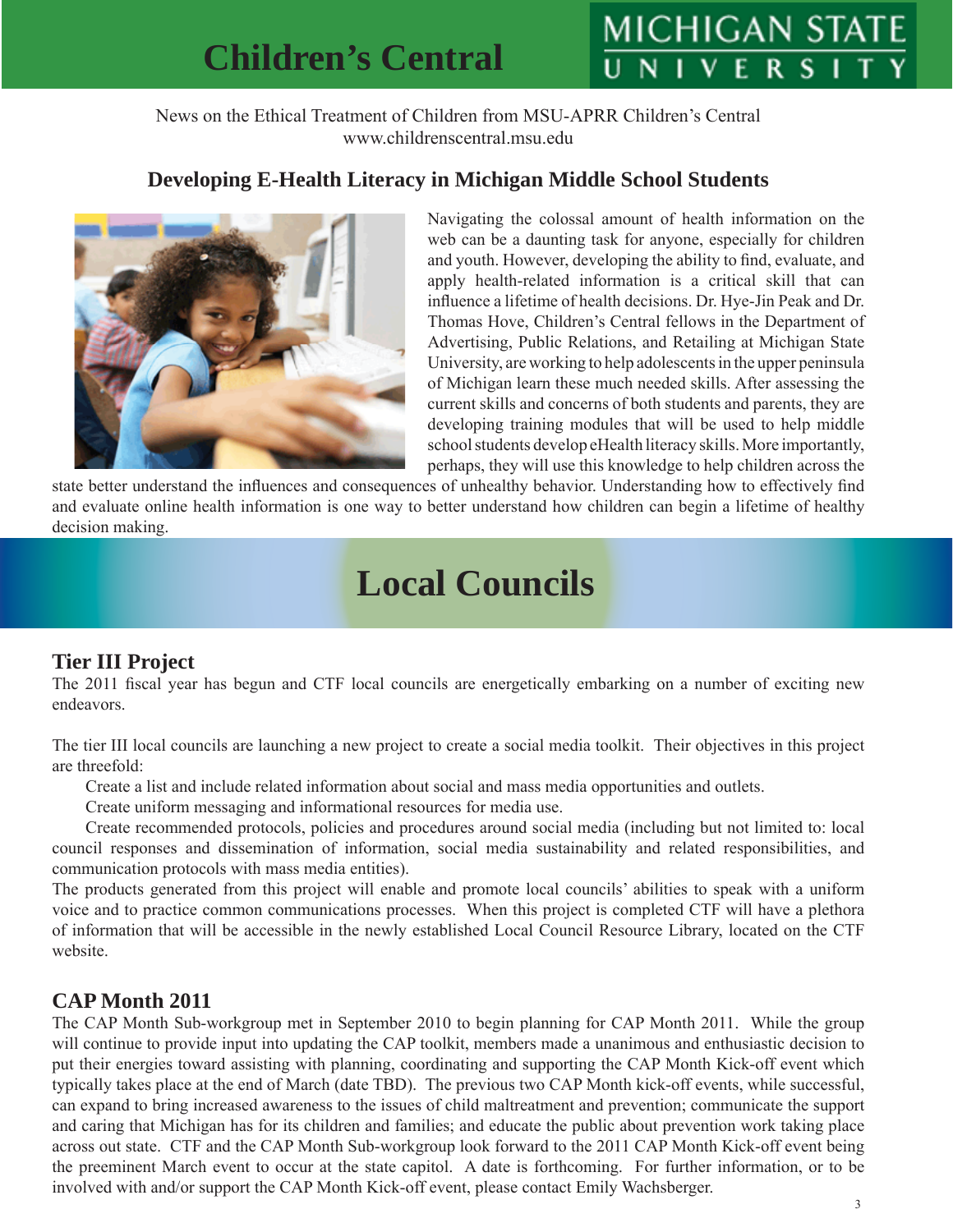## **Key Dates/Events**



**October 14-15:** *The 15th Annual Governor's Task Force on Children's Justice Summit* will be held October 14-15 at the Grand Traverse Resort & Spa in Traverse City, Michigan. This year's theme is "A Snapshot of Internet Child Exploitation." For more information contact Erika Engel at 517-241-6131.

**October 15:** The Jackson County Council for the Prevention of Child Abuse and Neglect will hold *A Murder Mystery Dinner* fundraiser on October 15 at the Cascades Manor House, 1970 Kibby Road in Jackson. To purchase tickets call 517-788- 4239.

**October 15:** The Washtenaw Area Council for Children will hold its annual fundraiser *Autumn Delights – A Chocolate and Wine Tasting* on Friday, October 15, at 6:00 p.m. at Lake Forest Gulf Club in Ann Arbor. More information is available at http://www.washtenawchildren.org/ACWTE.pdf or call 734- 434-4215.

October 16: The Child Abuse Council of Muskegon County will hold its *35th Anniversary Celebration* on October 16 at the Fricanos Event Center. For tickets please call Ellen or Vicki at 231-728-6410.

**October 16:** The Manistee County Child Advocacy Center's *Bare Bones Crop* will be held on October 16 from 10:00 a.m. – 6:00 p.m. at Manistee Catholic Central.

October 18-19: The University of Michigan Medical School will hold its *29th Annual Michigan Statewide Conference on Child Abuse & Neglect* on October 18-19 at the St. John's Conference Center in Plymouth, Michigan. The Children's Trust Fund will hold its annual training in conjunction with this conference. For more information see page 1.

**October 19:** The Dawn Farm Education Series will host *Alcoholics Anonymous: A Panel Discussion* on October 19 from 7:30 p.m. – 9:00 p.m. at the St. Joseph Mercy Hospital Education Center auditorium at 5305 Elliot Drive, Ypsilanti, Michigan.

**October 20:** *The 18th Annual Parenting Awareness Michigan Conference* will be held in Marquette, Michigan on October 20. Maggie Sprattmoran is the keynote speaker. For more [information call 800-968-4968 or visit www.preventionnetwork.](www.preventionnetwork.org) org.

**October 21-22:** The 2010 Early On Annual Conference *& Faculty Colloquium* will be held on October 21-22 at the Kellogg Conference Center in East Lansing, Michigan. For [more information visit the website at http://eotta.ccresa.org/](http://eotta.ccresa.org/Event.php?ID=1806) Event.php?ID=1806.

**October 26:** Child Advocacy-Gratiot County will host *Become an Advocacy Superhero for Kids* on October 26 at 7:00 p.m. at Alma Middle School, 1700 N. Pine Ave., Alma, Michigan. Wendy Shepherd is the presenter.

**October 26:** The Dawn Farm Education Series will host Al-*Anon: A Panel Discussion* on October 26 from 7:30 p.m. – 9:00 p.m. at the St. Joseph Mercy Hospital Education Center auditorium at 5305 Elliot Drive, Ypsilanti, Michigan.

**October 27-28:** The third annual *Systems of Care Conference* will be held October 27-28 at the Radisson Hotel in Lansing, Michigan. For more information visit www.impactsystemofcare. org.



**November 2:** The Children's Trust Fund office is closed for Election Day.

November 5: The Child Abuse Prevention Council of Livingston County, in partnership with the Livingston County Department of Public Health, will host *A Community "Call to Action" Conference* on the subject of Safe Sleep for Infants on November 4 from 9:00 a.m. to 12:00 p.m. at the L.E.S.A., 1425 Grand River in Howell, Michigan. For more information, contact the CAP Council at 517-548-2200 or email cap@wrc-livingston.org.

*Please submit dates for future events to Alan Stokes by November 1, 2010.* 4